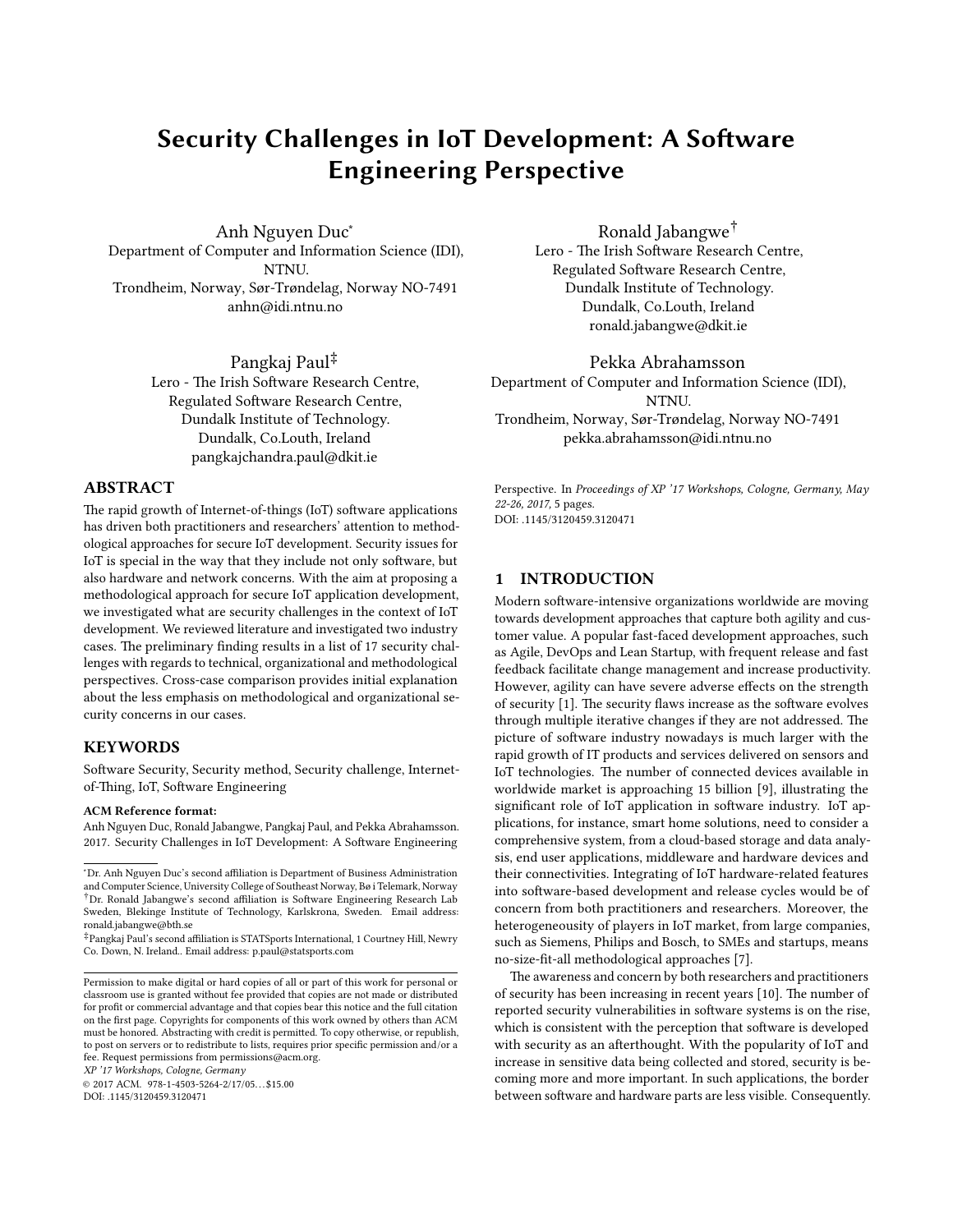the consideration of security concerns needs to be in a holistic view and take into account the idiosyncrasies of IoT [\[7\]](#page-3-2).

We are interested in tackling the security concern and integrating security assurance approaches into IoT application development. As a first step, this paper particularly focuses on identifying security challenges and possible solutions in addressing security concerns in IoT application development. Our research question is: RQ: What are security-related challenges in fast-faced development of IoT applications?. The paper is organized as follows: Section  $2$ presents background on fast-faced software development, with Agile and DevOps, and security concerns. Section [3](#page-1-1) describes two IoT case companies. Section [4](#page-1-2) presents security-related challenges. Discussion and conclusion is presented Section [5](#page-3-4) and Section [6,](#page-3-5) respectively.

# <span id="page-1-0"></span>2 BACKGROUND AND RELATED WORK

Enabling various devices to exchange data and to communicate over the Internet is the basis of Internet-of-things [\[15,](#page-4-1) [17\]](#page-4-2). Sun and Wang [\[15\]](#page-4-1) defines IoT as a network of sensors or other information sensing equipments, as agreed in the protocols and any objects connected to the Internet, exchange information and communicate with each other to realize the intelligent identification, location, tracking, monitoring and management of the objects. IoT adoption has spread across a wide range of domains, not just household use, but also to regulated domains, e.g., medical and health-care [\[6\]](#page-3-6).

In terms of security for IoT applications we are referring to software security, specifically the practice of implementing measures throughout the software development process to ensure that core security goals are achieved  $[12, 14]$  $[12, 14]$  $[12, 14]$ . These core goals are generally, confidentiality, integrity and availability [\[14\]](#page-4-3). The measures implemented for improving security are referred to security controls, which are safeguards to counter or to mitigate security risks that may compromise the confidentiality, integrity and availability of the system and its data [\[11\]](#page-3-8).

IoT applications are complex systems with multifaceted architectural and abstraction layers, hence ensuring their software security is challenging  $[2, 4, 8, 17]$  $[2, 4, 8, 17]$  $[2, 4, 8, 17]$  $[2, 4, 8, 17]$  $[2, 4, 8, 17]$  $[2, 4, 8, 17]$  $[2, 4, 8, 17]$ . It is even more difficult to maintain and to improve their security when there are frequent software changes, which is the case in agile environments [\[1\]](#page-3-0). Adelyar and Norta [\[1\]](#page-3-0) found that agile practices were linked to issues that could manifest into severe security flaws. Realizing the importance of security and prevalence of agile practices, other researchers have focused on tailoring agile approaches to ensure software security, e.g., Beznosov [\[3\]](#page-3-12) and Ghani et al. [\[5\]](#page-3-13). Beznosov [\[3\]](#page-3-12) proposed Extreme Security Engineering, which adopts agile software development and eXtreme Programming into security engineering. Ghani et al. [\[5\]](#page-3-13) modified the roles and practices for eXtreme Programming by introducing a new role titled "Security Master" to specifically focus on ensuring that software security concerns are addressed throughout the process. Therefore, there are studies focusing on agile and security, however, there is still a need to better understand specific security-related challenges that can be addressed by tailoring agile practices.

#### <span id="page-1-1"></span>**METHODOLOGY**

The list of challenge was initiated by looking at SE literature. We identified a set of security challenges that have been experienced in industrial projects  $[6, 8, 15, 17]$  $[6, 8, 15, 17]$  $[6, 8, 15, 17]$  $[6, 8, 15, 17]$  $[6, 8, 15, 17]$  $[6, 8, 15, 17]$  $[6, 8, 15, 17]$ . With little knowledge on the topic, we conducted two exploratory case studies with startups as a unit of analysis. The cases were selected because (1) they developed software solution based on connected devices, and (2) our close contact with the CEOs, which enabled insight from the cases. The data was collected via interviews with CEOs and CTOs of the startups.

Case1: STATSports, referred to as Case1 from here on in, is a startup company that has quickly grown to be one of the leading suppliers of performance tracking and monitoring systems for elite sports. Due to the success of their systems, they are expanding into the area of IoT. They are currently in the planning phase of the development of a wireless body-area-network that will be connected to a cloud-storage system. The system will enable multiple users with access to a mobile application or a computer desktop web-browser to monitor the performance, movement and health information of elite sports players in real time through the cloud-storage system.

Case2: Aquaccare, referred to as Case2 from here on in, is a Trondheim-based startup in aquaculture. The company is developing a water environment monitoring and peer-to-peer consultancy application for South-East Asian market. The company was selected as top 20 IoT startups in Vietnamese startup contests and funded under Korean goverment's incubator program. The company is finalizing a Minimum Viable Product (MVP) for fund raising by March 2017. The current teams included three software engineers, one electronic engineer and a UX designer.

In the first case (STATSports), we were able to have multiple insights as two of the co-authors, the second and the third authors, are working as a security researcher/consultant and a developer, respectively. In the second case (aquaccare.com), the first author was a part of the management board, which enables the understanding on product prototyping and development.

The challenges were placed into categories. The categories emerged from the data and were constructed 'a posteriori'. They were then placed in a table to enable a cross-case comparison of the challenges. The approach followed is common in coding of qualitative data [\[13\]](#page-3-14). The list was also refined based on input from practitioners from the two case companies and other security researchers at Norwegian University of Science and Technology and Regulated Software Research Centre, as well as practitioners from a Norwegian company Nordic Semiconductor to look at the list. The list is also public to a Quora forum for open discussion.

# <span id="page-1-2"></span>4 SECURITY-RELATED CHALLENGES IN IOT

Security-related challenges were found under three categories, namely methodological, organizational and technical challenges, as shown in Table [1.](#page-2-0) The asterisk  $(*)$  in column four and five represents the relevance of the challenges in each case (Case1 and Case2). Methodological challenges relate to the difficulties companies found in integrating security identification, analysis, testing and monitoring in their development methodology. Organizational challenges relate to company's policies, factors about market and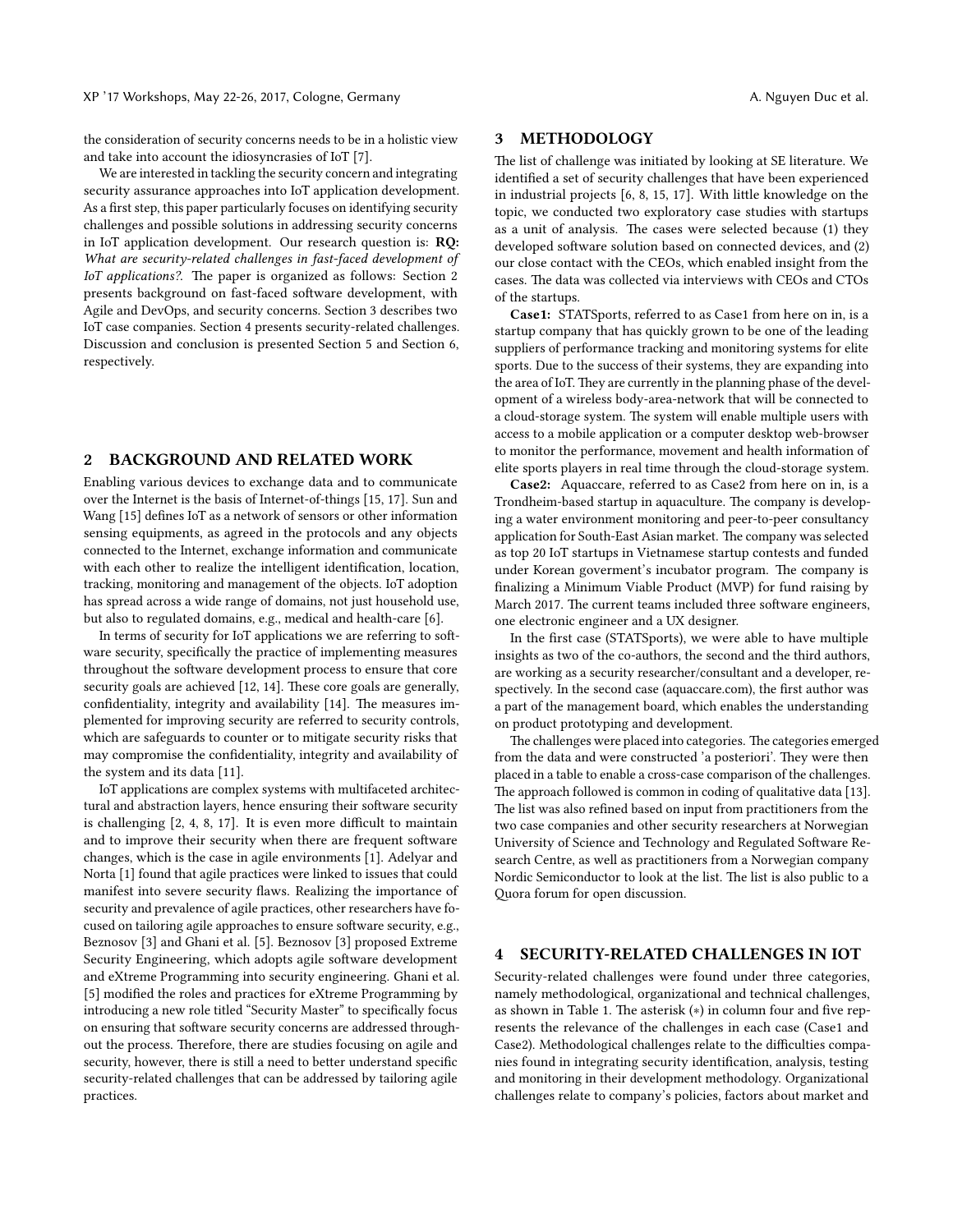<span id="page-2-0"></span>Security Challenges in IoT Development: A Software Engineering Perspective XP '17 Workshops, May 22-26, 2017, Cologne, Germany

| Categories     | Challenges                        | <b>Description</b>                                                | Case1  | Case2  |
|----------------|-----------------------------------|-------------------------------------------------------------------|--------|--------|
| Methodological | Incorporating security require-   | Considering security as a backlog item in iterative development   |        |        |
|                | ments in Agile software devel-    |                                                                   |        |        |
|                | opment process                    |                                                                   |        |        |
| Methodological | Security assurance approaches     | Security test is complex to define, plan and execute, involving   | $\ast$ |        |
|                |                                   | security experts and other stakeholders                           |        |        |
| Methodological | Run-time security                 | Security patches and updates need to be implemented and de-       | $\ast$ |        |
|                |                                   | livered timely during system operations                           |        |        |
| Methodological | Security for legacy code          | Adding security into an existing IoT infrastructure, significant  | $\ast$ |        |
|                |                                   | change impact                                                     |        |        |
| Methodological | Prioritizing security controls    | Due to a vast number of security controls the challenge is pri-   | $\ast$ |        |
|                |                                   | oritizing and release planning without compromising security      |        |        |
|                |                                   | properties for each release                                       |        |        |
| Methodological | Security requirement evolution    | Security objectives, requirements, controls might change over-    | $\ast$ | *      |
|                |                                   | time                                                              |        |        |
| Organizational | Security for 3rd party compo-     | Developers have no clue about how secure 3rd party compo-         | $\ast$ | $\ast$ |
|                | nents                             | nents are                                                         |        |        |
| Organizational | Market-specific regulatory re-    | Market-specific regulatory compliance and security standards,     | $\ast$ | *      |
|                | quirements and security stan-     | policies and goals need to be taken into consideration            |        |        |
|                | dards, policies and goals         |                                                                   |        |        |
| Organizational | Variety of bespoken security re-  | Security requirements vary from different customers, different    |        | $\ast$ |
|                | quirements                        | application domains                                               |        |        |
| Organizational | Human factors in operating se-    | Threats related to permission, priviliges and access control dur- | $\ast$ |        |
|                | curity                            | ing system operation                                              |        |        |
| Technical      | Comprehensive understanding       | architectural consideration of security at sensor, network, ap-   | $\ast$ | $\ast$ |
|                | of the architecture for IoT secu- | plication and data storage level                                  |        |        |
|                | rity                              |                                                                   |        |        |
| Technical      | Ensuring data security            | Identifying and implementing appropriate security controls in     | $\ast$ | *      |
|                |                                   | order to ensure data confidentiality, integrity and availability  |        |        |
| Technical      | Network portability               | network size and structure in an IOT system can dynamically       | $\ast$ | $\ast$ |
|                |                                   | change.                                                           |        |        |
| Technical      | Inter-related to other non-       | Security is often closely related to safety and privacy           | $\ast$ | $\ast$ |
|                | functional requirements           |                                                                   |        |        |
| Technical      | Physical resource constraints     | Security mechanisms for IoT nodes, which are often limited        | $\ast$ |        |
|                |                                   | by physical memory constraints, computational powers and          |        |        |
|                |                                   | storages                                                          |        |        |
| Technical      | Heterogeneous and distributed     | IoT application heavily builds on top of machine-to-machine       | $\ast$ |        |
|                | systems                           | communication, which adds a level of complexity in terms of       |        |        |
|                |                                   | mitigating security-related threats                               |        |        |
| Technical      | Complex data-flow                 | Understanding the data flow around their system and what          | $\ast$ |        |
|                |                                   | assets need to be protected                                       |        |        |

#### Table 1: List of Challenges with addressing security in IoT

external stakeholders. Technical challenges relate to specific security concerns when designing and implementing IoT applications.

In Case1, there appears to be more demands at methodological and organizational levels than the ones in Case2. This is most likely because of the difference in the target markets. The customers for Case1 have a high demand on data security because their product will collect and analyze sensitive data, such as health information. Hence, both the IoT application as well as the testing and development process need to comply with regulatory requirements and standards. This is because the final product needs to comply with regulatory requirements for software security and data protection in both the European and US market. Thus it is not surprising that

Case1 currently faces more security-related challenges than Case2. In addition, Case1 appears to be more in need of tailoring their current agile development process to address their security challenges. Case2 seems to be more focused on technical challenges. At present the company has not yet considered delivering security as part of sprint delivery. There are no security specific tests and code reviews. In organizational perspective, both companies are concerned with the adoption of OSS (open source software) components as some of them lack security-related documentation. For Case2 the hidden security challenge lies in the fact that they are targeting several different Asian markets with unclear security regulations.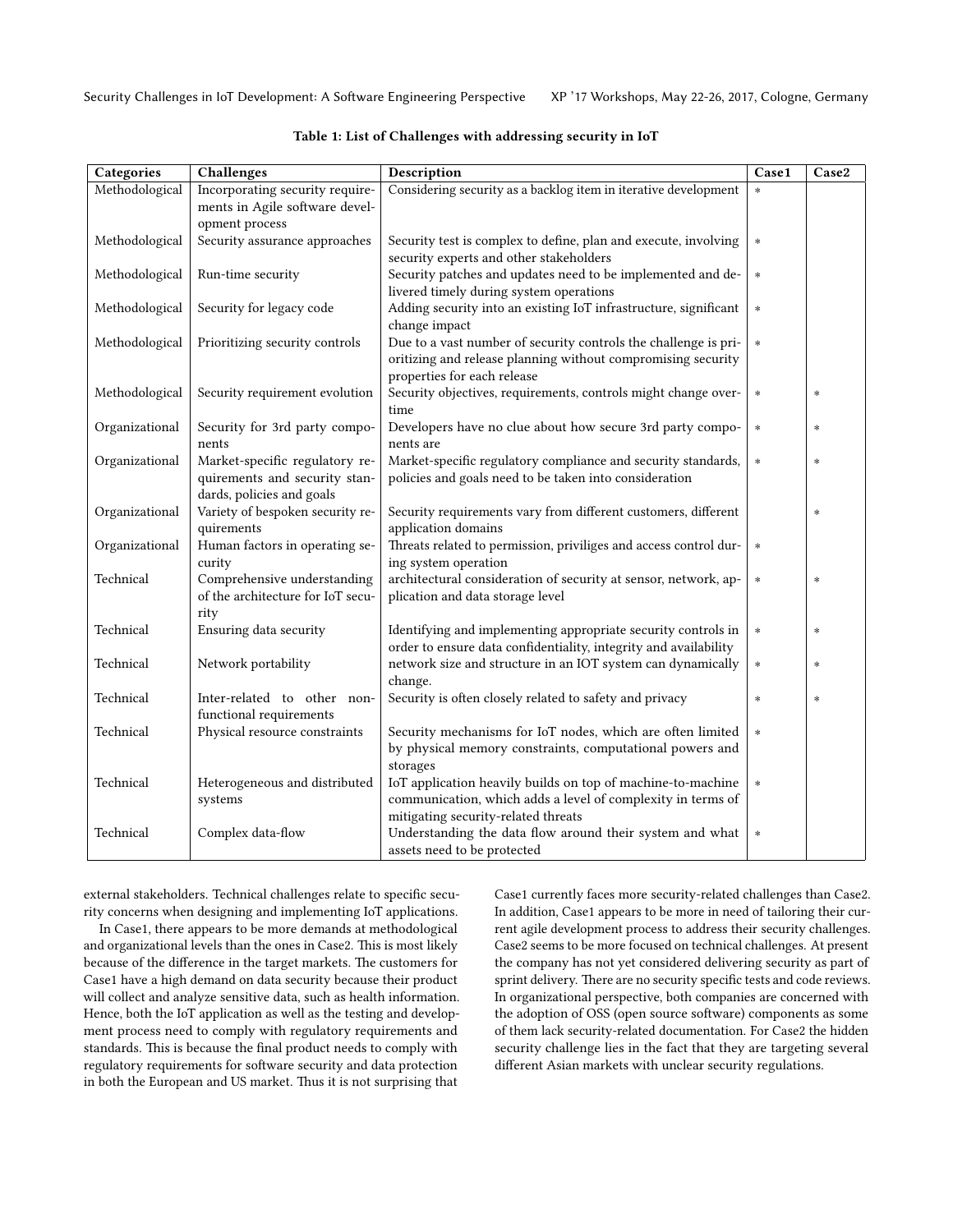#### <span id="page-3-4"></span>5 DISCUSSION

The preliminary investigation on the cases gave an impression that security is less concerned in comparison to functional and other non-functional requirements. Even though security was mentioned as an important value for the IoT products, it seems to be insufficient practical consideration of security during product development. Our two cases are characterized as early stage startup product development, so there would be limitation in applicability of security concerns for legacy code or various customer requirements. The small scale development in our cases might limit methodological demands, i.e. security engineering and processes. It seems that security is viewed from a static snapshot of product development, without taking into account organization, human and other context factors.

While considering security as a non-functional requirement, security assurance can leverage existing requirement engineering techniques, processes and practices. Security bugs can be treated as other issues in issue tracking systems. We argue that emerging security challenges, is the consideration of security assurance in IoT context, where software and hardware plays a inseparable role in providing customer value. Security concerns in IoT application is also unique in the comparison to sensor networks or mobile communication networks due to the concerns at application and cloud layers. Moreover, IoT applications are domain specific, so the security assurance approach need to take into account the context. The specific yet comprehensive concerns on security would be a methodological challenge for IoT development.

Jacobson argues that domain-specific approaches are needed to address IoT-related challenges [\[7\]](#page-3-2). Current security engineering approaches, especially in embedded systems, can be formal and laborious. Given that many companies are using or switching to Agile method, the question is how to tailor the methods to tackle security-related challenges that IoT companies are facing. Such companies might spend days in their Sprints to identify and resolve security threats. We propose an iterative and continuous approach to addressing security, which is an adaption of iterative software development and continuous delivery. This will promote awareness of security concerns and improve the likelihood of delivering secure IoT applications. The approach should also take into account IoT-specific security threats by adopting steps from threat modeling [\[16\]](#page-4-4), which is a key aspect of security engineering. Identifying and implementing appropriate security controls to ensure regulatory compliance for certain target markets should be part of the process. It is important to note that this will mitigate the security-related challenges that we have classified as methodological and organizational. The technical challenges need more technological focus rather than a process-oriented solution.

#### <span id="page-3-5"></span>6 CONCLUSION

Methodology for securing IoT application appears as a quickly emerging research topic. We studied literature in software and system engineering and two IoT startup cases to explore securityrelated challenges during product development. We identified and discussed 17 security challenges in technical, organizational and methodological categories. The preliminary result in two cases

showed that companies would need supports with tailoring a process to address these challenges.

Although the challenge list was formed from both literature and expert opinions, the security challenges were mainly discussed in two early-stage IoT development projects. For the future work, we will investigate further the two cases and include other cases with various domain application and organizational sizes to validate our initial observation. The inclusion of projects in more mature stages, i.e. manufacturing and maintenance, might give different emphasis in our challenge list. We are also working towards a security engineering approach for Agile development. We also plan to proceed with the study by mapping current set of practices, processes to deal with such challenges.

# ACKNOWLEDGMENTS

This work was supported with the financial support of the Science Foundation Ireland grant 13/RC/2094 and co-funded under the European Regional Development Fund through the Southern and Eastern Regional Operational Programme to Lero - the Irish Software Research Centre (www.lero.ie). We appreciate Mr. Hung Bui from Nordic Semiconductor and security experts in Quora forums for constructive feedbacks on the challenge list. We also thank Dr. Fergal McCaffery the Director of the Regulated Software Research Centre, and is also affiliated with STATSports International and Lero.

# **REFERENCES**

- <span id="page-3-0"></span>[1] S Hassan Adelyar and Alex Norta. 2016. Towards a Secure Agile Software Development Process. In Quality of Information and Communications Technology (QUATIC), 2016 10th International Conference on the. IEEE, 101–106.
- <span id="page-3-9"></span>[2] Subho Shankar Basu, Somanath Tripathy, and Atanu Roy Chowdhury. 2015. Design challenges and security issues in the Internet of Things. In Region 10 Symposium (TENSYMP), 2015 IEEE. IEEE, 90–93.
- <span id="page-3-12"></span>[3] Konstantin Beznosov. 2003. Extreme security engineering: On employing XP practices to achieve'good enough security'without defining it. In First ACM Workshop on Business Driven Security Engineering (BizSec). Fairfax, VA.
- <span id="page-3-10"></span>[4] Rajendra Billure, Varun M Tayur, and V Mahesh. 2015. Internet of Things-a study on the security challenges. In Advance Computing Conference (IACC), 2015 IEEE International. IEEE, 247–252.
- <span id="page-3-13"></span>[5] Imran Ghani, Nor Izzaty, and Adila Firdaus. 2013. Role-based Extreme Programming (XP) For Secure Software Development. Special Issue-Agile Symposium 25 (2013), 1071–1074. Issue 4.
- <span id="page-3-6"></span>[6] Moeen Hassanalieragh, Alex Page, Tolga Soyata, Gaurav Sharma, Mehmet Aktas, Gonzalo Mateos, Burak Kantarci, and Silvana Andreescu. 2015. Health monitoring and management using Internet-of-Things (IoT) sensing with cloud-based processing: Opportunities and challenges. In Services Computing (SCC), 2015 IEEE International Conference on. IEEE, 285–292.
- <span id="page-3-2"></span>[7] Ivar Jacobson, Ian Spence, and Pan Wei Ng. 2016. Is there a single method for the Internet of Things? Ivar Jacobson International (2016).
- <span id="page-3-11"></span>[8] Qi Jing, Athanasios V Vasilakos, Jiafu Wan, Jingwei Lu, and Dechao Qiu. 2014. Security of the Internet of Things: perspectives and challenges. Wireless Networks 20, 8 (2014), 2481–2501.
- <span id="page-3-1"></span>[9] Sam Lucero. 2016. IoT platforms: enabling the Internet of Things. IHS Technology Whitepaper (2016), 1-21.
- <span id="page-3-3"></span>[10] Mohammad Alshayeb Nabil M. Mohammed, Mahmood Niazi and Sajjad Mahmood. 2017. Exploring software security approaches in software development lifecycle: A systematic mapping study. Computer Standards and Interfaces 50 (2017), 107 - 115. DOI: http://dx.doi.org/10.1016/j.csi.2016.10.001
- <span id="page-3-8"></span>National Institute of Standards and Technology (Joint Task Force Transformation Initiative). 2014. Assessing Security and Privacy Controls in Federal Information Systems and Organizations: Building Effective Assessment Plans. Special Publication 800-53A, Recommendations of the National Institute of Standards and Technology, 53A (2014), 487.
- <span id="page-3-7"></span>[12] James Ransome and Anmol Misra. 2013. Core Software Security: Security at the **Source.** CRC Press.
- <span id="page-3-14"></span>[13] Johnny Saldaña. 2015. The coding manual for qualitative researchers. Sage.